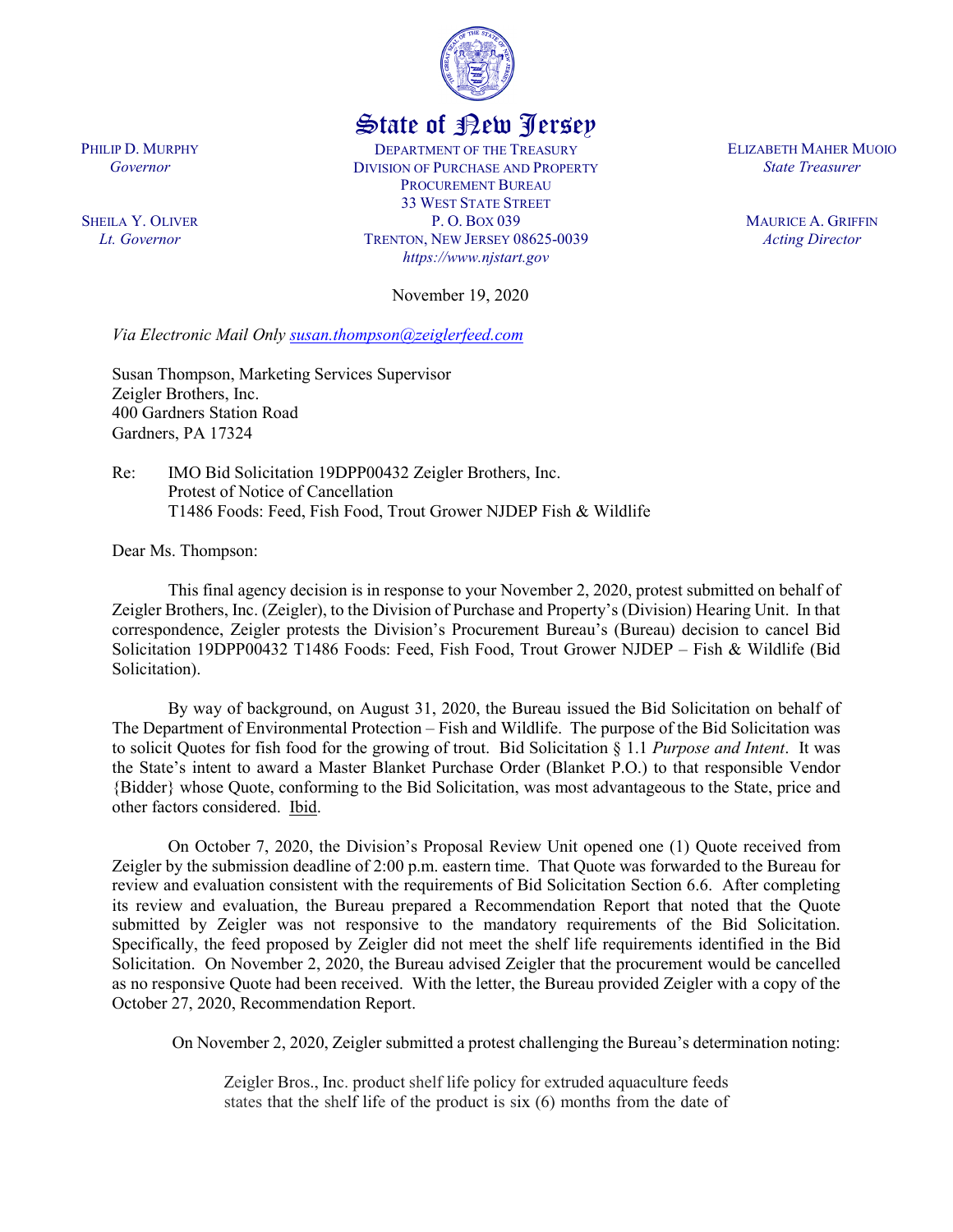manufacture. However, due to large variances in -product storage facilities across our customer base, we also recommend that for highest quality, product should be used within 90 days of receiving. We apologize for the confusing language in the Technical Data Sheets originally provided to the State of New Jersey.

Provided for your consideration are revised Technical Data Sheets indicating shelf life as requested by the State of New Jersey.

We would appreciate your consideration of not canceling the current bid solicitation from Zeigler Bros., Inc. and move forward with awarding the contract. Please let us know of your decision and any further steps needed on behalf of Zeigler to continue with its bid proposal.

With the protest, Zeigler included updated specification data sheets.

In consideration of Zeigler's protest, I have reviewed the record of this procurement, including the Bid Solicitation, Zeigler's Quote and protest, the relevant statutes, regulations, and case law. This review of the record has provided me with the information necessary to determine the facts of this matter and to render an informed final agency decision on the merits of the protest. I set forth herein the Division's final agency decision.

Bid Solicitation Section 3.1 *Product Specification* required that products proposed "have a minimum of six (6) months of shelf life from date of manufacture." The record of this procurement reveals that Zeigler did not submit the specification data sheets with the submitted Quote. Accordingly, on October 16, 2020, as permitted by Bid Solicitation 4.4.3.3 *Specification Data/Nutritional Data Sheets*, the Bureau requested that Zeigler submit the specification data sheets for review and evaluation. On October 19, 2020, Zeigler responded to the Bureau's request and submitted specification data sheets for each of the products proposed. Each of the submitted specification data sheets included the following notation "SHELF LIFE: For highest quality, product should be used within 90 days of receiving." Based upon the information provided, the Bureau determined that Zeigler's Quote was not responsive to the requirements of the Bid Solicitation as the shelf life did not meet the requirements of the Bid Solicitation. Because Zeigler was the only Vendor {Bidder} who submitted a Quote, the Bureau concluded that the Bid Solicitation would be cancelled.

Although the Division has broad discretion to select among qualified and responsive Vendors {Bidders} in public contracting matters, the discretion afforded to the Director, "is not limitless." See, *In re Request for Proposals #17DPP00144*, 454 N.J. Super. 527, 559 (App Div. 2018). "In line with the policy goal of thwarting favoritism, improvidence, extravagance, and corruption, the Division may not award a contract to a bidder whose proposal deviates materially from the RFP's requirements." *Ibid.*, quoting, *Barrick v. State*, 218 N.J. 247, 258-59 (2014)). For that reason, the Division's governing regulations mandate stringent enforcement to maintain the equal footing of all Bidders and to ensure the integrity of the State's bidding process. Notably, "a proposal that is not…responsive to the material requirements of the RFP shall not be eligible for further consideration for award of contract, and the bidder offering said proposal shall receive notice of the rejection of its proposal." N.J.A.C. 17:12-2.7(c).

Unfortunately, as noted above, Zeigler's Quote specification data sheets submitted to the Bureau for review indicated that the product shelf life was 90 days. Zeigler cannot now amend its Quote submission, to revise the specification data sheets to comply with the requirements of the Bid Solicitation, as doing so would be contrary to the Court's holding in *In re Protest of Award of On-Line Games Prod. & Operation Servs. Contract*, Bid No. 95-X-20175, 279 N.J. Super. 566, 597 (App. Div. 1995). In *On-Line*